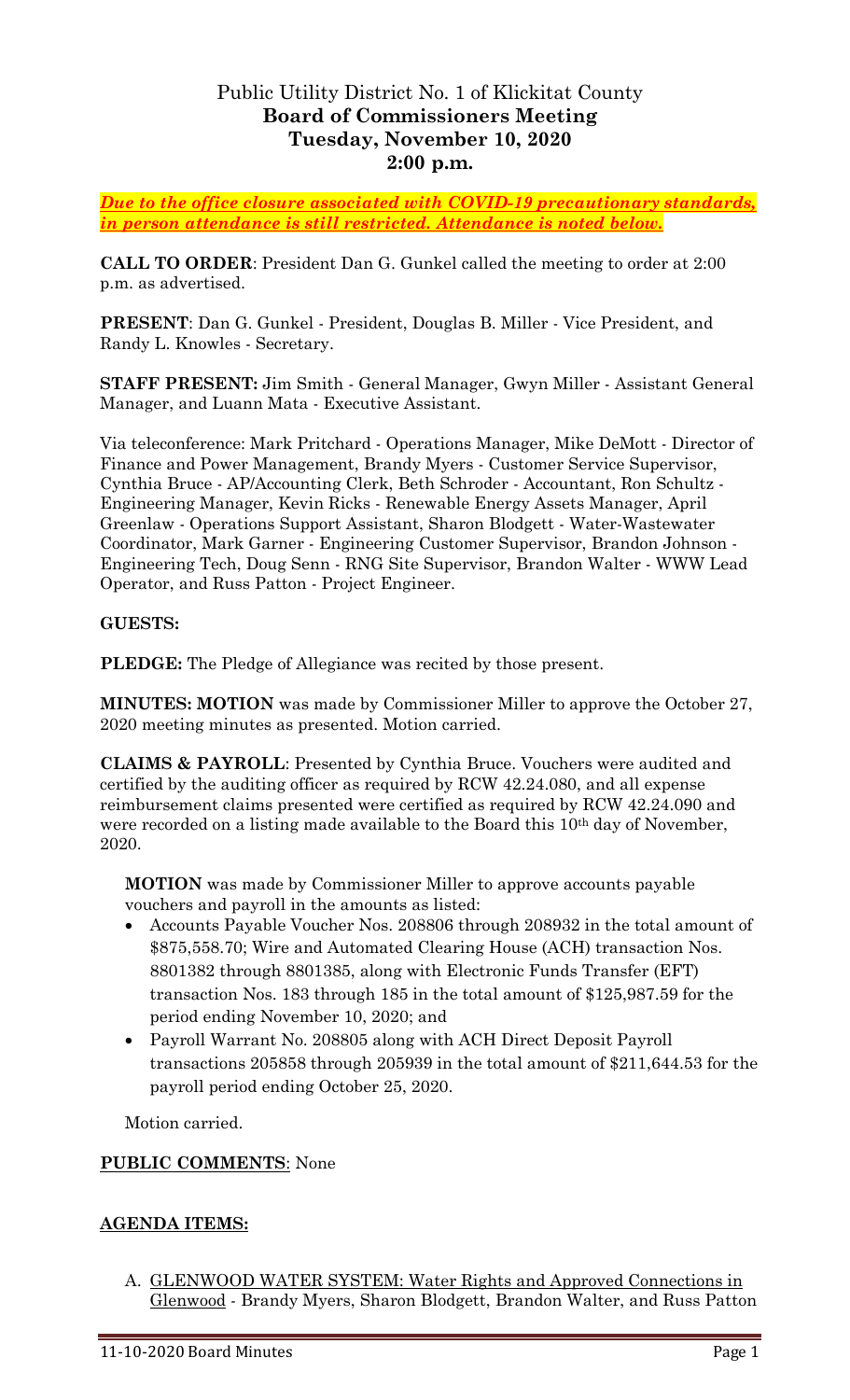discussed idle service accounts, available connections for the Glenwood water system and the original intent of standby fees. The Board asked that staff further investigate the implications of not maintaining standby fees before action is taken by the Board. Staff then discussed leak detection, capacity availability and the fact that Glenwood is a finite resource. Commissioners requested that staff complete some additional research on requirements for the Glenwood system. No action was taken.

B. POLICY 18: Water Customer Service Update - Sharon discussed the additions to the policy. Commissioners asked that we remove section V. C. 1. b. **MOTION** was made by Commissioner Knowles to approve the policy as amended. Motion carried.

Commissioner Gunkel proposed that the Glenwood water system be treated as a finite source as per revised Policy 18. This means there are no further connections available until the water supply issues are resolved. He also proposed that staff may use "Moratorium" if deemed appropriate. The Board agreed.

## **REPORTS:**

**Power and Finance Update -** Mike DeMott presented the report for October. He discussed current forward market power pricing and reported on recently executed financial swaps for hedging power price risk. We have nearly completed the sale of RNG placed in storage. The results of these sales have positively influenced our forecasted year-end gas sales revenue.

The Bonneville Power Administration (BPA) "Super Peak" election was made for the BP-22 period as discussed during the previous board meeting. The election was made for all months with the exception of February and April as demand-related savings was not very likely for those periods. Per the Board's request, Mike confirmed with The Energy Authority staff that those who will formally approve the power supply contract for TEA agree with the terms presented at our last meeting. Mike stated that the BPA post-2028 contract has been an ongoing topic of discussion with Northwest Requirements Utilities (NRU) with detailed work occurring at the working group level. Mike is an active participant in this group. They have submitted a letter to BPA in support of maintaining the Low Density Discount and Irrigation Rate Discount programs. BPA is planning to be in a positon to potentially execute new contracts by the end of 2025.

**COMMISSIONER DAN GUNKEL -** Commissioner Gunkel did not have a report.

**COMMISSIONER DOUGLAS MILLER -** Commissioner Miller discussed his thoughts on internet access challenges within the county. He also expressed his thanks for the crew's community service installing the Chamber of Commerce reader board and that he plans to attend the Washington Public Utility Districts Association meetings next week.

**COMMISSIONER RANDY KNOWLES -** Commissioner Knowles stated that he attended the Public Utilities Risk Management Services (PURMS) executive committee meeting. He discussed the change in healthcare provider, and stated that the committee approved the estimated healthcare costs for 2021. He also noted that we were recognized for our cyber security efforts. He will serve another year as PURMS executive committee president. At the state level, we can expect a carbon tax and/or cap and trade bill coming in 2021 and it is likely that a capital gains tax is coming as well. The state's budget numbers are better than forecasted. Lastly, Commissioner Knowles provided a brief SDS update.

**ASSISTANT GENERAL MANAGER -** Gwyn Miller presented the current operational update.

• Current COVID-19 Update - Gwyn provided the Board with highlights of the county COVID-19 status.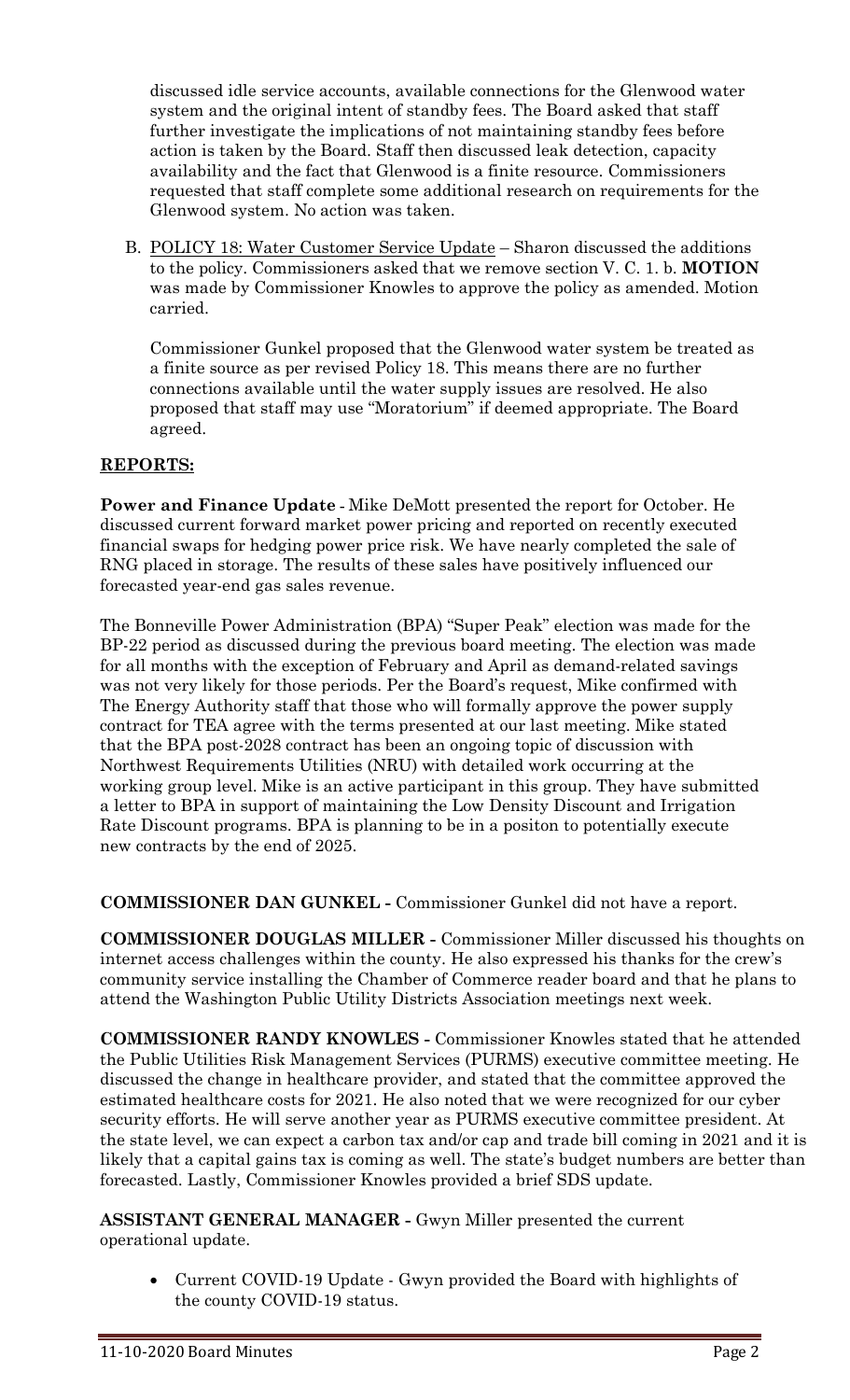- o Gwyn stated that it is very likely that our future COVID-19 responses will follow federal guidance; with Oregon shutting down services, it is highly likely that our governor will follow a similar path.
- o There are conversations happening now at a state level regarding vaccine rollouts and who would be the first to receive vaccinations when they become available.
- o KPUD is not applying for Cares Act funding. Since our county received limited funding, we felt applying for Federal Emergency Management Agency (FEMA) reimbursement was a better alternative. Washington Public Utility Districts Association is petitioning the legislators to extend the Cares Act application period.
- o Our state annual audit is wrapping up; everything appears to have gone well even with the audit happening remotely.
- o Lastly, we have received notification from the union that a grievance was filed on one of our hiring processes.
- Medical Coverage Gwyn also discussed that even though we (PURMS) are moving from First Choice Heath/Providence Preferred to Aetna, our employees should not notice a difference in claims processing or plan approval costs. There will be some internal monitoring of our claims while Aetna works on contracting with providers within our network area. We are encouraging the continued use of the Teledoc services. Everyone will receive new cards and will need to make sure they provide these at time of service. Claims will be handled predominantly the same. The dental plan maximum will increase from \$2,000 to \$3,000.

**GENERAL MANAGER -** The complete report can be found at: [htp://www.klickitatpud.com/topicalMenu/commissioners/GM\\_Reports.aspx](http://www.klickitatpud.com/topicalMenu/commissioners/GM_Reports.aspx)

Port of Klickitat - Jim spoke with the Port of Klickitat president Wayne Vineyard. We are completing an extension to the current operations, maintenance and billing contract to allow us time to renegotiate the contract. Commissioner Vineyard asked us to consider providing more traditional system operations and maintenance services in the future. They are currently working on filling the vacancy they have for their executive director.

Goldendale Energy - National Grid is no longer a stakeholder in the Goldendale Energy project. A company named Copenhagen Infrastructure Partners has taken their place. Rye Development is still the other partner and they have committed to completing water supply agreements before the end of the year.

Public Power Council: Snake River dams - Public Power Council (PPC) staff did a good job working through the challenges and Jim feels PPC has arrived at a good position supporting the Snake River dams and the value they bring to the region.

Bingen Outage - Friday, November 6, 2020, we took an outage in the Bingen/White Salmon area, it was scheduled for 10 p.m. and lasted until 6 a.m. the following morning. Staff provided mail notifications, automated notices, and posted notices in key businesses around the area before the event. They were also available to answer calls during the outage. Staff reported that they only received five phone calls. Four of those were from customers with outdated contact information. Jim wanted to recognize the excellent planning and communication work done by staff.

McNary - Kevin discussed historic concerns regarding the scope of the elevator project at McNary Dam. The scope of the proposed elevator replacement work has substantially changed since it was proposed and agreed to by the Board in 2017. We will be reviewing this project and will come back to you with our proposal.

Debt Repayment - Jim discussed options regarding the fundamental approach to paying off debt in the future.